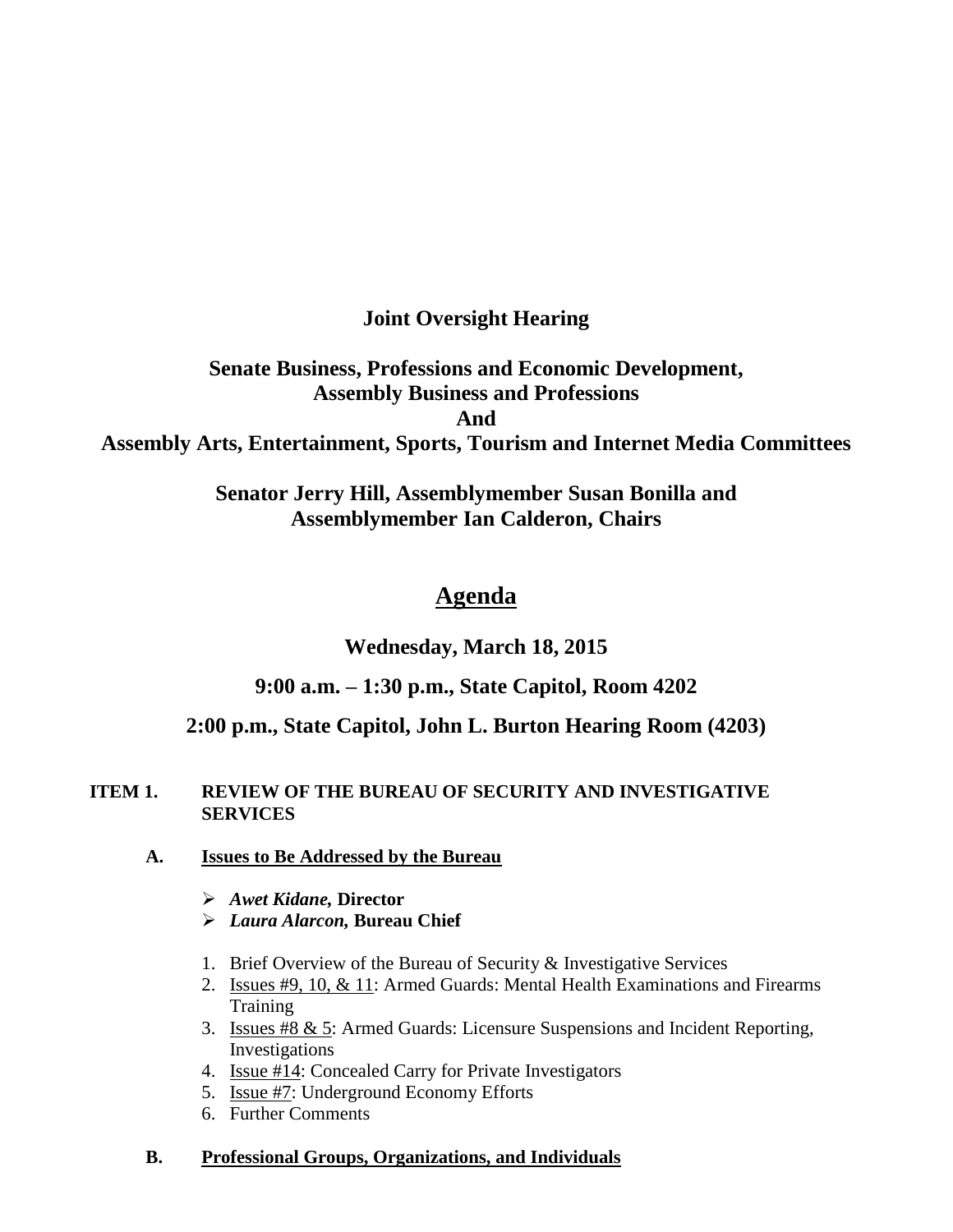Agenda March 18, 2015 Page 2

#### **ITEM 2. REVIEW OF THE CEMETERY AND FUNERAL BUREAU**

#### **A. Issues to Be Addressed by the Bureau**

- *Awet Kidane,* **Director**
- *Lisa Moore,* **Bureau Chief**
- *Linda Kassis***, Deputy Bureau Chief**
- *Charles (Chip) Bane***, Supervising Auditor**
- *Daniel Redmond***, Field Representative**
- 1. Brief Overview of the Cemetery and Funeral Bureau
- 2. Issue #1: Long Term Fund Condition.
- 3. Issue #3: GPL: Enforcement of BPC Section 7685
- 4. Issue #5: Cemeteries with Enforcement Issues
- 5. Issue #10: Industry Changes
- 6. Further Comments

# **B. Professional Groups, Organizations, and Individuals**

### **ITEM 3. REVIEW OF THE BOARD OF BARBERING AND COSMETOLOGY**

# **A. Issues to Be Addressed by the Board**

- *Dr. Kari Williams***, Board President**
- *Richard Hedges***, Vice President**
- *Kristy Underwood,* **Executive Officer**
- 1. Brief Overview of the Board of Barbering and Cosmetology
- 2. Issue #4: Taking the Written Examination Prior to Completing School
- 3. Issue #8: Inspector Program
- 4. Issue #10: Freelance Certification
- 5. Issue#15: Language Access
- 6. Issue #16: Consumer and Licensee Safety
- 7. Further Comments

# **B. Professional Groups, Organizations, and Individuals**

#### **ITEM 4. REVIEW OF THE BOARD OF ACCOUNTANCY**

- **A. Issues to Be Addressed by the Board**
	- *Katrina Salazar, CPA,* **CBA Vice-President**
	- *Patti Bowers,* **Executive Officer**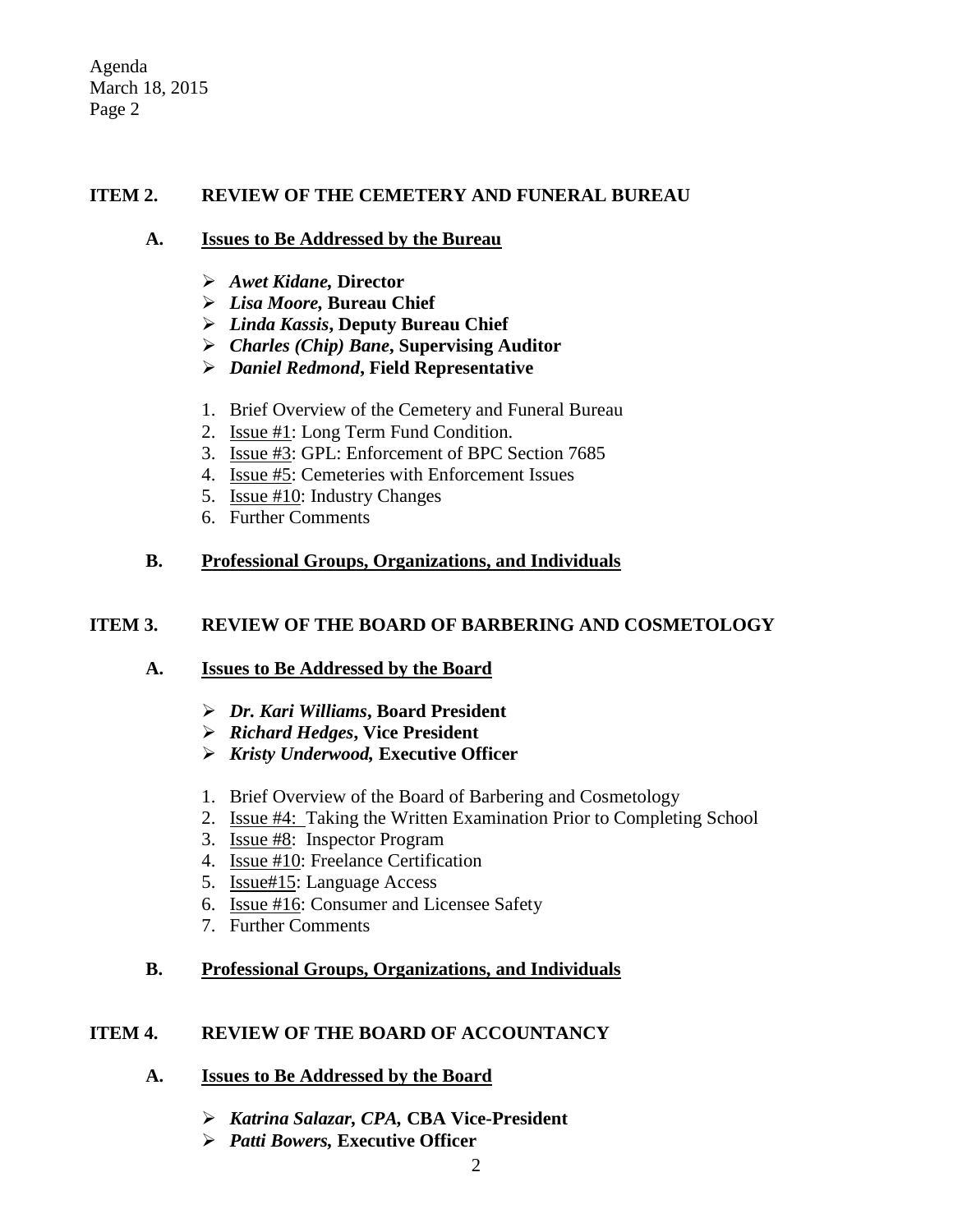Agenda March 18, 2015 Page 3

- 1. Brief Overview of the Board of Accountancy
- 2. Issue #1: CBA's Peer Review Program
- 3. Issue #2: Disciplinary Case Management Time Frame
- 4. Issue #4: Should the CBA Provide for an Adequate Reserve Level in its Accountancy Fund
- 5. Further Comments

# **B. Professional Groups, Organizations, and Individuals**

#### **ITEM 5. REVIEW OF THE CONTRACTORS STATE LICENSE BOARD**

#### **A. Issues to Be Addressed by the Board**

- *Cindi Christiansen,* **Registrar**
- *Laura Zuniga,* **Legislative Deputy**
- 1. Brief Overview of the Contractors State License Board
- 2. Issue #10: Use of Peace Officers in Enforcement Efforts
- 3. Issue #11: Licensee Identification
- 4. Issue #12: Employee Misclassification
- 5. Issue # 14: Concerns About Underground Infrastructure
- 6. Further Comments
- **B. Professional Groups, Organizations, and Individuals**

#### **ITEM 6. REVIEW OF THE CALIFORNIA ARCHITECTS BOARD AND LANDSCAPE ARCHITECTS TECHNICAL COMMITTEE**

- **A. Issues to Be Addressed by the Board and the Committee**
	- *Pasqual Gutierrez***, California Architects Board President**
	- *DJ Taylor***, Landscape Architects Technical Committee Chair**
	- *Doug McCauley***, Executive Officer**
	- *Trish Rodriguez***, Landscape Architects Technical Committee Program Manager**
	- 1. Brief Overview of the California Architects Board
	- 2. Brief Overview of the Landscape Architects Technical Committee
	- 3. Issue #1 for CAB and LATC: Obtaining Approval for Travel Requests
	- 4. Issue #7 for CAB and Issue #5 for LATC: Increasing Collection of Fines
	- 5. Further Comments

#### **B. Professional Groups, Organizations, and Individuals**